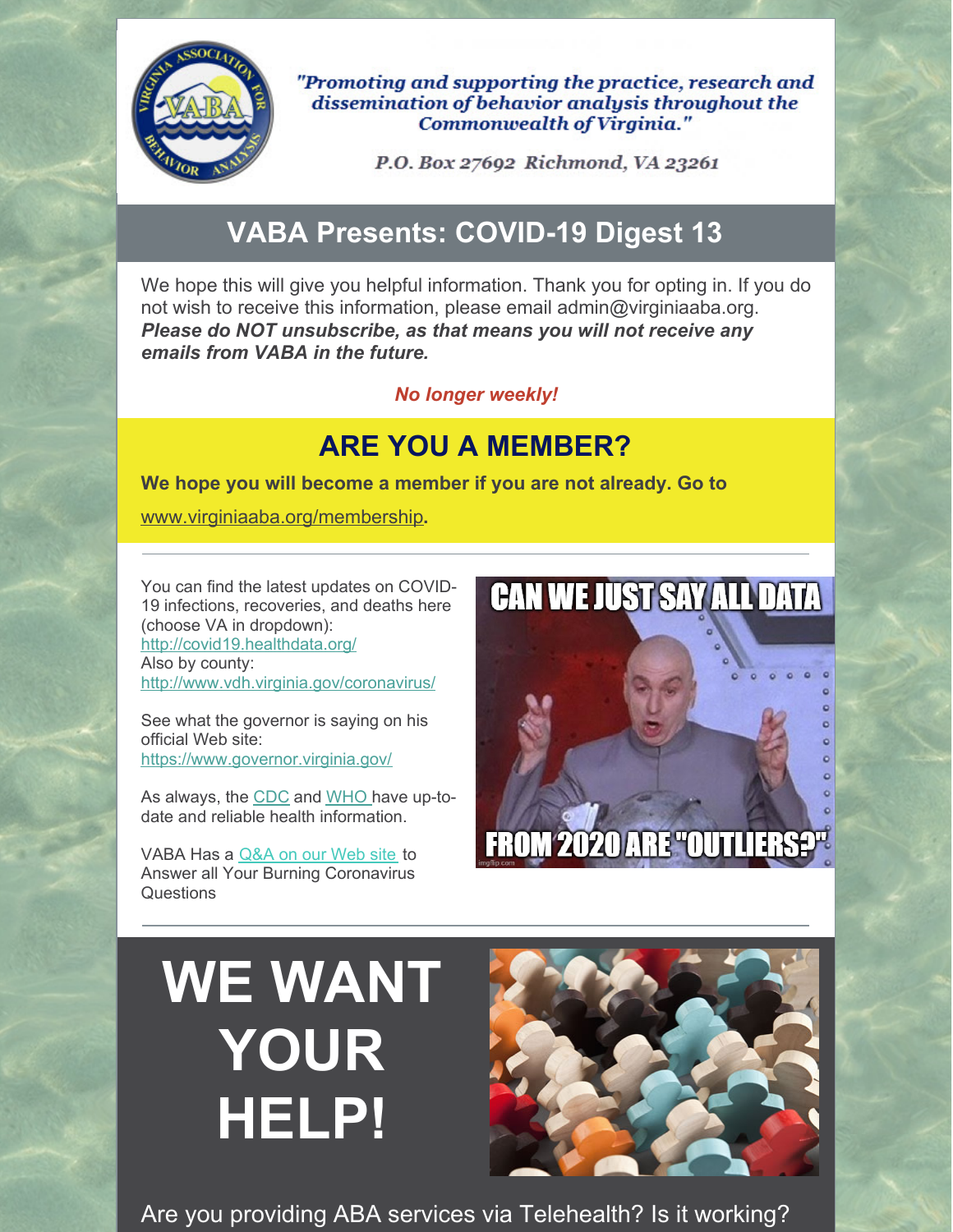Do you want to continue to the practice after the pandemic is over? Many do and for that reason, WE NEED DATA! We will be contacting agencies soon about sharing data on successes (and challenges) of telehealth. If you want to be involved, email admin@virginiaaba.org

**Have you seen the new app?**

Virginia has rolled-out a phone app to track COVID-19 transmissions. Check it out here:

<https://www.vdh.virginia.gov/covidwise/>

## **LOOKING FOR SOMETHING NEW?**

There is a new grant [opportunity](https://www.medicaid.gov/medicaid/benefits/behavioral-health-services/substance-use-disorder-prevention-promotes-opioid-recovery-and-treatment-patients-and-communities-support-act-section-1003/index.html) for those interested in working with substance abuse disorders. This is definitely in the ABA wheelhouse and the grant could be used for staff training.

Good luck!





**This Week's Highlight:**

ADDY

**PHUNE**<br>TO THE

**COVID FIGHT** 

## **More Medicaid and Telehealth Info**

#### **TELEHEALTH**

DMAS has extended the telehealth flexibilities until at least January 26, 2021. See this memo for details. VABA is working with the state to try to extend telehealth [indefinitely.](https://www.dmas.virginia.gov/files/links/5455/8.5.20_Unwinding memo_Final.pdf) We could use your help! Email admin@virginiaaba.org to share your experiences.

#### **LICENSING**

The governor is allowing temporary licenses for those who are out of state, but that allowance is set to expire on September 8. See the [BOM](http://www.dhp.virginia.gov/medicine/) Web site for more information.

## **CLAIMS AND APPEALS**

DMAS has an upcoming Webinar regarding claims appeals: